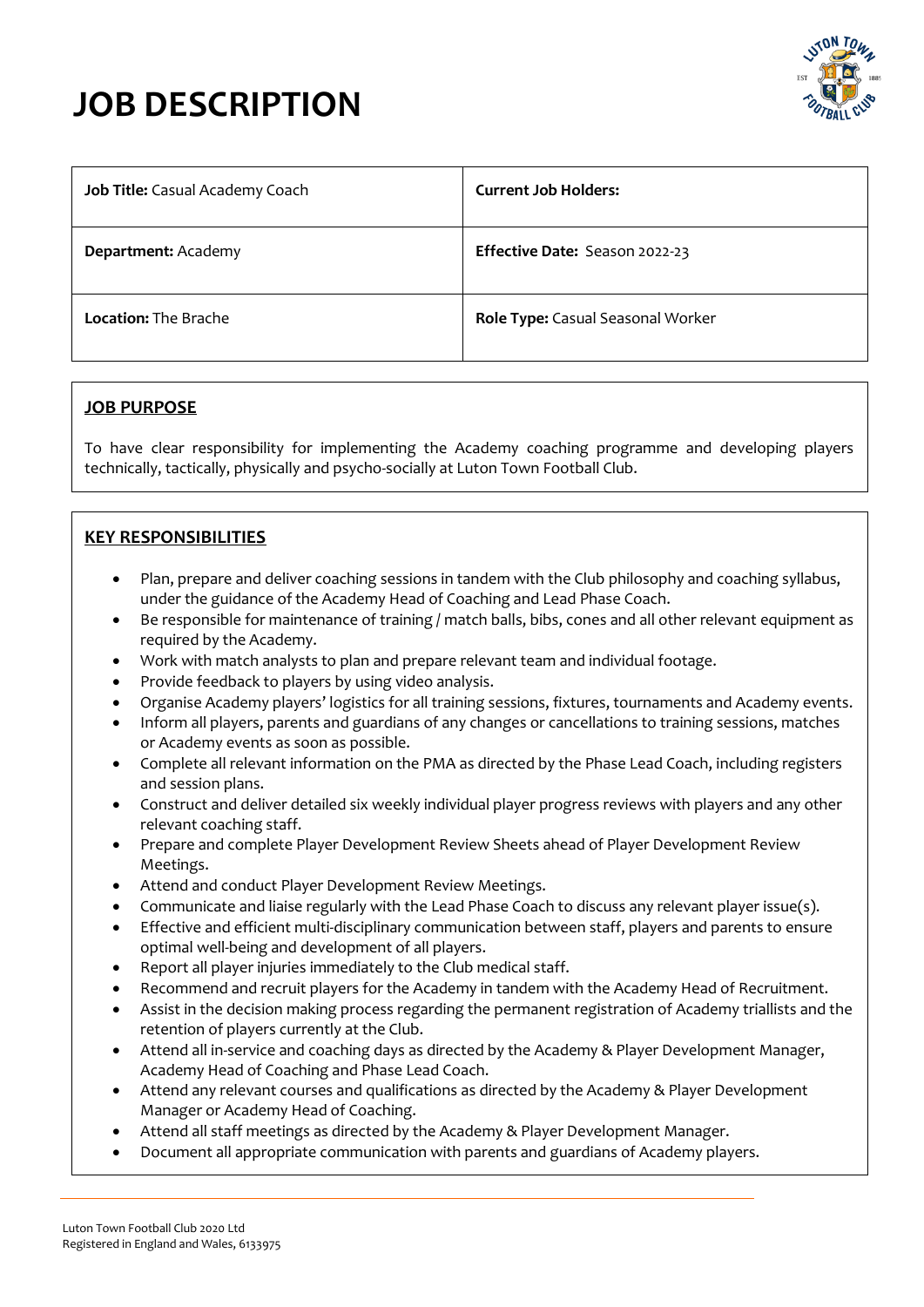- Liaise with the Academy Head of Coaching and Phase Lead Coach to ensure that all mandatory qualifications are up to date.
- Maintain honesty and integrity at all times when working with young players at the Club.
- Act and behave in a manner appropriate of a representative of the Club, at all times.
- Ensure that all players act and conduct themselves both on and off-the-pitch in a manner appropriate of a representative of the Club, at all times
- Be presentable, smart and personable at all times when representing the Club.
- Undertake all reasonable tasks assigned by the Academy & Player Development Manager, Academy Head of Coaching or Phase Lead Coach.

#### **Health & Safety:**

Casual Worker requirements:

- Maintain up to date knowledge of Health & Safety related guidance and processes within your role and in line with the Club's Health & Safety Policy.
- Consider the Health & Safety implications of all actions and inaction within your role.
- Support and uphold agreed standards for Health & Safety compliance, including assisting in accident, dangerous occurrence and near miss investigations within your role.
- Follow and adhere to; safe management systems and working practices in line with the Club's Health & Safety Policy.
- Ensure you have been briefed and are confident in using any equipment prior to use and seek guidance from your line manager as required.
- Regularly review risk assessments, safe working, and management systems associated with your role.
- Liaise regularly with the Club's appointed Health & Safety representatives to support and maintain compliance
- Maintain records of all Health & Safety issues within your role and area of responsibility.

## **MAIN JOB REQUIREMENTS AND PERSON SPECIFICATION**

#### **Education/Qualifications/Training:**

- **Essentials**
	- UEFA B Licence
	- The FA Youth Award Modules 1-3
	- Member of the FA Licensed Coaches Club
	- Valid FA Safeguarding Children Certificate
	- Valid EFAiF Emergency First Aid in Football
	- Hold an enhanced DBS check
	- Full UK driving licence
	- Previous experience of coaching young players
	- Strong written and presentation skills
	- Excellent communications skills across multiple levels, with parents or guardians and players
- **Desirables**
	- Valid UEFA A Licence
	- The FA Advanced Youth Award
	- Futsal-specific coaching qualification
	- Sport-related undergraduate degree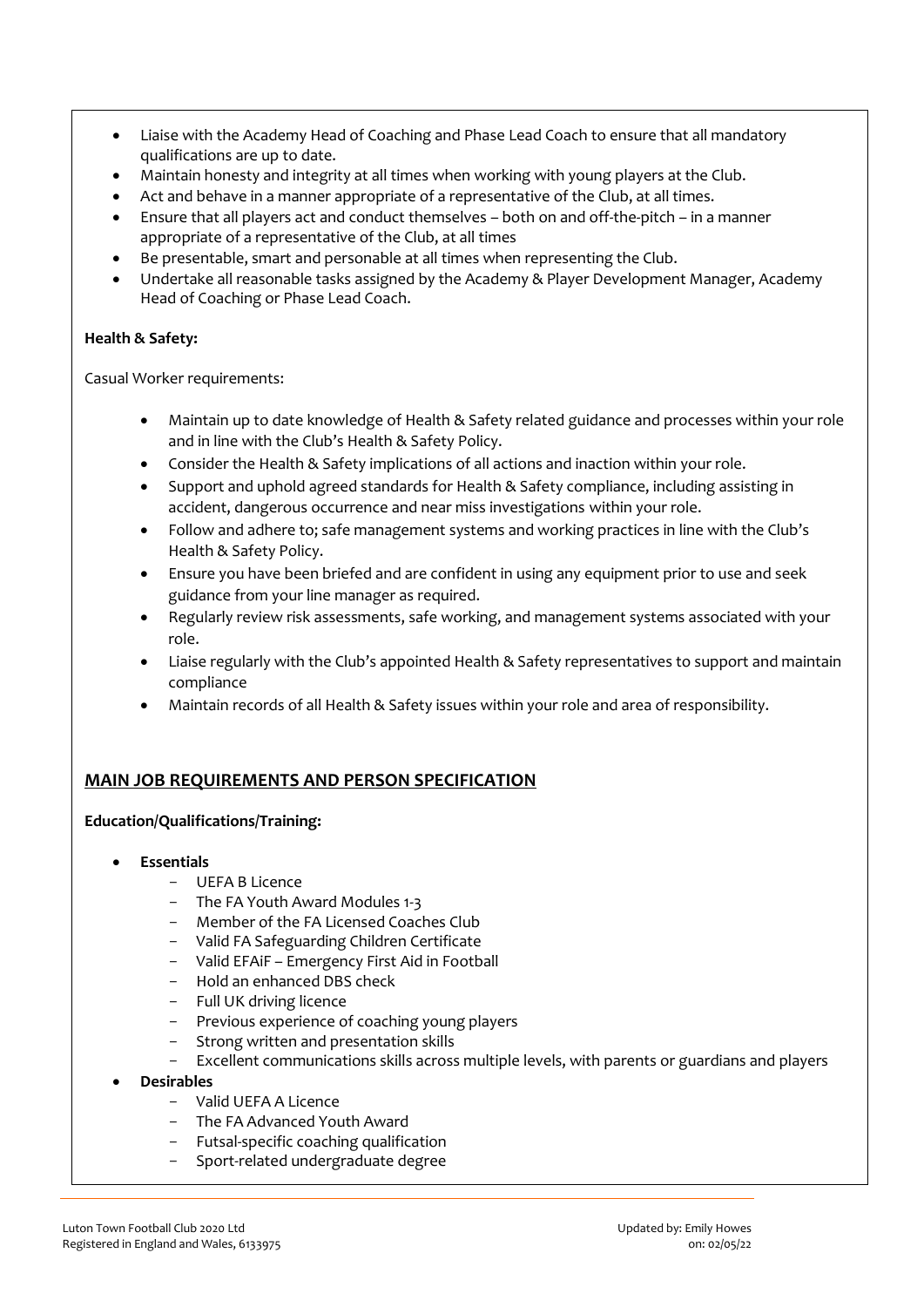- Teaching qualification
- Previous experience of coaching at an Academy Football Club
- Previous playing experience at a professional level

## **Specific Experience:**

- Able to manage a diverse caseload, working individually and as part of a multidisciplinary team.
- An understanding of a range of teaching / learning styles to optimise the development of young players.
- Able to communicate effectively with players, parents and fellow staff members at all levels, with absolute discretion.
- Approachable, honest and assertive in decision making whilst ensuring upmost professionalism during all Club activities.
- Able to motivate oneself and others.
- Strong IT skills with the ability to use e-mail, Word and PMA to a high standard.
- Able to adapt to the demands of the job and needs of the players and staff.
- Committed, enthusiastic and passionate about the development of Academy players.
- Dedicated to self-improvement and continuous professional development.
- Able to work on a flexible ad hoc basis
- Ability to work as part of a team as well as using one's own initiative in developing players and coaching sessions.

# **Abilities/Skills/Knowledge:**

- Committed, enthusiastic and passionate about Luton Town Football Club.
- Ability to work as part of a team as well as using one's own initiative.
- Excellent interpersonal skills with a variety of different personnel at the Club.
- Willing to follow and promote the philosophy of the football club.
- Be an ambassador for Luton Town Football Club presenting the club in a positive image at all times

## **Additional Information:**

- This a casual role based on a seasonal basis
- Applicants must be eligible to live and work in the UK

# **SAFEGUARDING STATEMENT**

The Club is committed to safeguarding and promoting the welfare of children, young people and vulnerable adults and expects all staff and volunteers to share this commitment.

The Club has systems in place to ensure that the welfare of vulnerable groups is dealt with appropriately and sensitively. Everyone working at the Club has a duty of care to safeguard the welfare of children and young people by creating an environment that protects them from harm. Our standards of practice ensure all staff are fully aware and understand their responsibilities under safeguarding legislation and statutory guidance.

The Club ensures that all staff that have a direct responsibility for children, young people or vulnerable adults, have been subject to the most stringent of recruitment practices which include Criminal Record Checks and reference checks. These staff are alert to signs of abuse or maltreatment and will refer concerns to the relevant Designated Safeguarding Officers using the agreed safeguarding procedures.